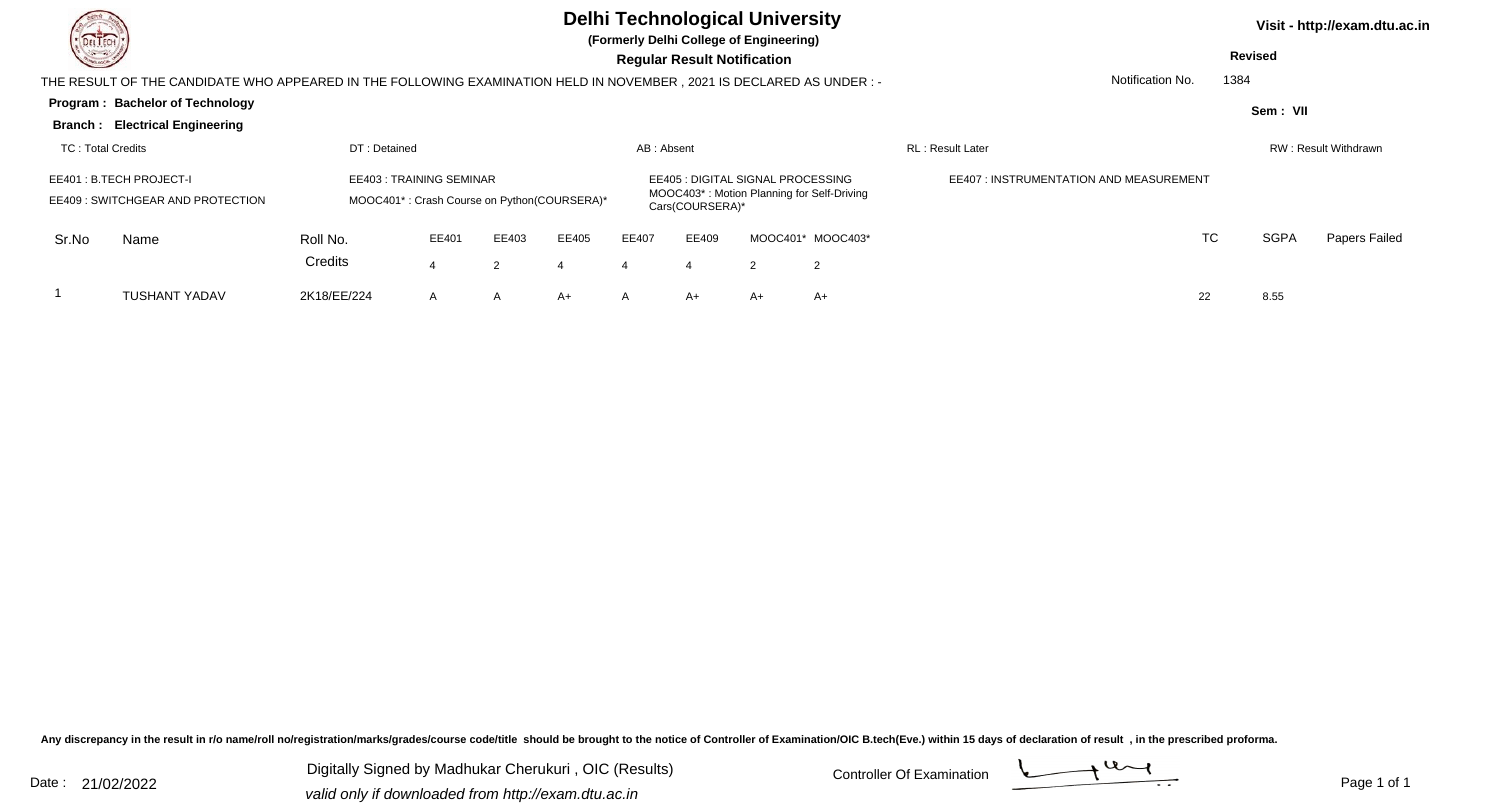| DEL TECH                                                                                                                                                                                            |                                                                                                                     |                                                         |                                         |                                             |                                    |                               |                                            | <b>Delhi Technological University</b><br>(Formerly Delhi College of Engineering) |                            |           |             | Visit - http://exam.dtu.ac.in |
|-----------------------------------------------------------------------------------------------------------------------------------------------------------------------------------------------------|---------------------------------------------------------------------------------------------------------------------|---------------------------------------------------------|-----------------------------------------|---------------------------------------------|------------------------------------|-------------------------------|--------------------------------------------|----------------------------------------------------------------------------------|----------------------------|-----------|-------------|-------------------------------|
|                                                                                                                                                                                                     |                                                                                                                     |                                                         |                                         |                                             | <b>Regular Result Notification</b> |                               |                                            |                                                                                  | <b>Revised</b>             |           |             |                               |
|                                                                                                                                                                                                     | THE RESULT OF THE CANDIDATE WHO APPEARED IN THE FOLLOWING EXAMINATION HELD IN NOVEMBER, 2021 IS DECLARED AS UNDER:- |                                                         |                                         |                                             |                                    |                               |                                            |                                                                                  | Notification No.           |           | 1384        |                               |
|                                                                                                                                                                                                     | Program: Bachelor of Technology                                                                                     |                                                         |                                         |                                             |                                    |                               |                                            |                                                                                  |                            |           | Sem: III    |                               |
|                                                                                                                                                                                                     | Branch: AE, BT, CE, CH, CO, EC, EE, EL, EN, EP, IT, MC, ME, PE, PS, SE                                              |                                                         |                                         |                                             |                                    |                               |                                            |                                                                                  |                            |           |             |                               |
| <b>TC: Total Credits</b>                                                                                                                                                                            |                                                                                                                     | DT: Detained                                            |                                         |                                             | AB: Absent                         |                               |                                            | RL : Result Later                                                                | RW: Result Withdrawn       |           |             |                               |
| FEC46 : TECHNICAL COMMUNICATION<br><b>CE205 : FLUID MECHANICS</b>                                                                                                                                   |                                                                                                                     |                                                         | CE207 : ENGINEERING ANALYSIS AND DESIGN | EC251 : BASIC ELECTRONICS & INSTRUMENTATION |                                    | <b>APPLICATIONS</b>           | <b>CE201: CIVIL ENGINEERING BASICS AND</b> | <b>CE203: ENGINEERING MECHANICS</b>                                              |                            |           |             |                               |
| Sr.No                                                                                                                                                                                               | Name                                                                                                                | Roll No.                                                | FEC46                                   | EC251                                       | CE201                              | CE203                         | CE205                                      | CE207                                                                            |                            | <b>TC</b> | <b>SGPA</b> | Papers Failed                 |
|                                                                                                                                                                                                     |                                                                                                                     | Credits                                                 | 2                                       | $\overline{4}$                              | 4                                  | $\overline{4}$                | $\overline{4}$                             | $\overline{4}$                                                                   |                            |           |             |                               |
|                                                                                                                                                                                                     | SHUBHAM DELWAL                                                                                                      | 2K20/CE/149                                             | $\overline{A}$                          | $\mathsf{A}$                                | $A+$                               | $\mathsf{A}$                  | A                                          | $A+$                                                                             |                            | 22        | 8.36        |                               |
|                                                                                                                                                                                                     | FEC46 : TECHNICAL COMMUNICATION<br><b>CO205 : DISCRETE STRUCTURES</b>                                               | EC261 : ANALOG ELECTRONICS<br>(MODELING AND SIMULATION) | CO207 : ENGINEERING ANALYSIS AND DESIGN |                                             |                                    | <b>CO201: DATA STRUCTURES</b> | CO203 : OBJECT ORIENTED PROGRAMMING        |                                                                                  |                            |           |             |                               |
| Sr.No                                                                                                                                                                                               | Name                                                                                                                | Roll No.                                                | FEC46                                   | EC261                                       | CO201                              | CO203                         | CO205                                      | CO <sub>207</sub>                                                                |                            | <b>TC</b> | <b>SGPA</b> | Papers Failed                 |
|                                                                                                                                                                                                     |                                                                                                                     | Credits                                                 | $\overline{2}$                          | $\overline{4}$                              | 4                                  | $\overline{4}$                | $\overline{\mathbf{4}}$                    | $\overline{4}$                                                                   |                            |           |             |                               |
| $\overline{2}$                                                                                                                                                                                      | <b>VISHWAJEET</b>                                                                                                   | 2K20/CO/492                                             | $B+$                                    | $A+$                                        | $\circ$                            | $A+$                          | $A+$                                       | A+                                                                               |                            | 22        | 9.00        |                               |
| 3                                                                                                                                                                                                   | YASH RAJ                                                                                                            | 2K20/CO/500                                             | $\overline{A}$                          | $A+$                                        | A                                  | $A+$                          | A+                                         | $A+$                                                                             |                            | 22        | 8.73        |                               |
| EE251 : ELECTRONIC INSTRUMENTATION AND<br>FEC46 : TECHNICAL COMMUNICATION<br>MEASUREMENTS<br>EC207 : ENGINEERING ANALYSIS & DESIGN (NETWORK<br>EC205 : SIGNALS & SYSTEMS<br>ANALYSIS AND SYNTHESIS) |                                                                                                                     |                                                         |                                         |                                             |                                    |                               |                                            | EC201 : ANALOG ELECTRONICS - I                                                   | EC203 : DIGITAL DESIGN - I |           |             |                               |
| Sr.No                                                                                                                                                                                               | Name                                                                                                                | Roll No.                                                | FEC46                                   | EE251                                       | EC201                              | EC203                         | EC205                                      | EC207                                                                            |                            | <b>TC</b> | <b>SGPA</b> | Papers Failed                 |
|                                                                                                                                                                                                     |                                                                                                                     | Credits                                                 | 2                                       | 4                                           | 4                                  | $\boldsymbol{\Delta}$         |                                            | 4                                                                                |                            |           |             |                               |
|                                                                                                                                                                                                     | <b>LAKSHAY JOSHI</b>                                                                                                | 2K20/EC/113                                             | $\circ$                                 | $\mathsf{A}$                                | $B+$                               | $A+$                          | B+                                         | A+                                                                               |                            | 22        | 8.18        |                               |

Any discrepancy in the result in r/o name/roll no/registration/marks/grades/course code/title should be brought to the notice of Controller of Examination/OIC B.tech(Eve.) within 15 days of declaration of result ,in the p

Digitally Signed by Madhukar Cherukuri, OIC (Results)<br>Date : 21/02/2022 valid only if downloaded from http://oxam.dtu.ac.in Digitally Signed by Madhukar Cherukuri , OIC (Results)valid only if downloaded from http://exam.dtu.ac.in